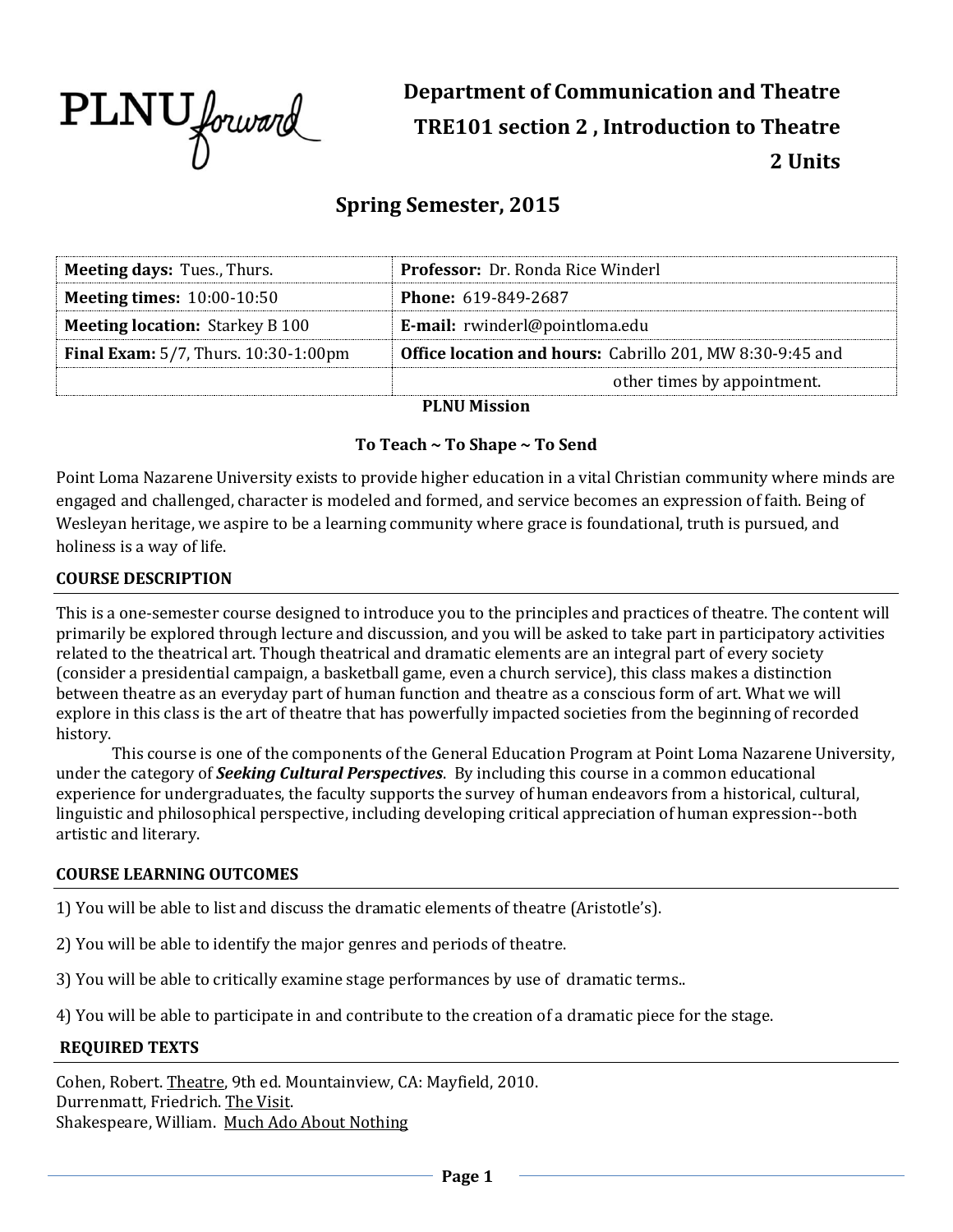#### **COURSE SCHEDULE AND ASSIGNMENTS**

| <b>DATE</b>  | <b>TOPIC</b>                                            | <b>READING/ASSIGNMENT DUE</b>                                       |
|--------------|---------------------------------------------------------|---------------------------------------------------------------------|
| 1/15<br>1/20 | Course orientation and overview<br>Class introduction   | Syllabus                                                            |
|              | What is Theatre?                                        | Chapter 1 and 2                                                     |
| 1/22         | What is a play?                                         | Chapter 2                                                           |
| 1/27-29      | The Ancients                                            | Chapter 3                                                           |
| 2/3          | The Role of the Critic/ Reviews                         | Chapter 16                                                          |
|              | Dr. Faustus-PLNU Salomon Theatre - 2/3-2/7 at 7:00 pm!  |                                                                     |
|              |                                                         | Godspell Auditions! Cooper music 115, Wed. 2/4, 3-5 and 6-8pm!      |
| 2/5          | The Middle Ages                                         | Chapter 4/ Response #1 Due 2/5                                      |
| 2/10         | The Middle Ages                                         | Chapter 4                                                           |
| 2/12         | The Shakespearean Era                                   | Chapter 5                                                           |
| $2/17-19$    | The Shakespearean Era                                   | Chapter 5                                                           |
| 2/24         | EXAM #1 (Chapters 1-5, 16)                              |                                                                     |
| 2/26         | Discussion of/Quiz on Much Ado About Nothing            |                                                                     |
| $3/3-5$      | Royal Theatre                                           | Chapter 7                                                           |
| 3/17         | The Actor                                               | Chapter 12                                                          |
| 3/19         | Designers & Technicians                                 | Chapter 14                                                          |
| $3/24 - 26$  | Modern Theatre: Realism                                 | Chapter $8/$                                                        |
| 3/31         | Modern Theatre: Antirealism Chapter 9/The Visit (quiz); |                                                                     |
| 4/7          | SceneFest Project Discussion                            | Potential scenefest script due                                      |
| 4/9          |                                                         | <b>EXAM #2 (7,8,12,14, Much Ado, Visit)</b> Register groups/scripts |

# *Godspell-* **PLNU Salomon Theatre - 4/14-18 at 7:00 pm!**

| 4/14, 16     | SceneFest rehearsal/prep                                                   |  |
|--------------|----------------------------------------------------------------------------|--|
| 4/21, 23     | Play response #2 Due 4/21                                                  |  |
| 4/28-30      | 9:55 -10:55am SceneFest performances-Salomon Production Books Due Perf Day |  |
| $5/7$ Thurs. | 10:30 am-12:30pm SceneFest performances in Salomon Theatre                 |  |

# **ASSESSMENT AND GRADING**

#### **COURSE REQUIREMENTS:**

1. Prompt, consistent attendance will ensure your success. More than 2 absences will seriously impact your class participation for the course, and 3 late arrivals count as an absence. According to catalog policy, at 5 absences you may be de-enrolled from the course and the only excused absences are those approved by the Provost. We have so much terrific material to cover that we will need to start on time and need your full involvement in each class. Assignments, quizzes and tests are due and may be handed in/taken only on day/time assigned unless officially excused, in which case arrangements must be made ahead of time.

*NOTE: It is the student's responsibility to maintain his/her class schedule. Should the need arise to drop this course (personal emergencies, poor performance, etc.), the student has the responsibility to follow through (provided the drop date meets the stated calendar deadline established by the university), not the instructor. Simply ceasing to attend this course or failing to follow through to arrange for a change of registration (drop/add) may easily result in a grade of F on the official transcript.*

2. Thorough reading of assigned texts evidenced through active class participation and discussion is essential. I will throw out leading questions and expect you to be ready to explain and comment on the material. Lively discussion is so much more memorable than lecture! There will be 2 exams over readings and material presented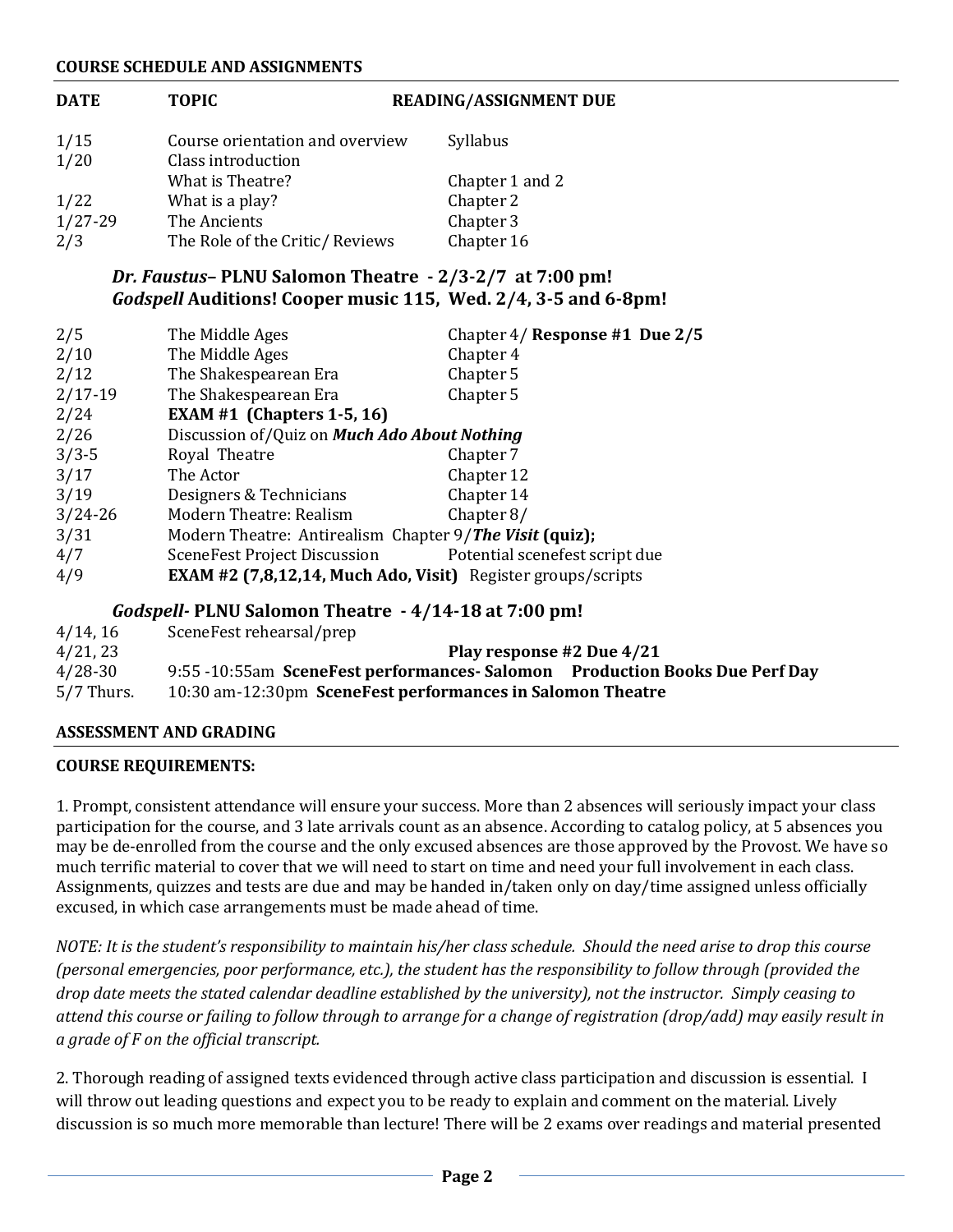in class. Unannounced quizzes at 10:00am sharp will be given as needed to reward careful reading, prompt attendance, and enthusiastic response to the material. Bringing your book to class each session and taking careful notes are an essential part of preparation and participate

3. Attendance at and written response to 2 current theatre productions will be required, the PLNU Salomon Theatre productions of *Dr. Faustus* and *Godspell.* Students should budget \$20 for these 2 tickets although ushering and a number of frugal options will be explained to fulfill part of this requirement. At least one evening film screening of a play studied in class may also be arranged and required.

 The format of the responses will be according to the *MLA Style Manual* and will be two to three typed doublespaced pages (1" margins, font size: #12 Times New Roman). The response will examine all the pertinent elements of the production as discussed in class, incorporating and underscoring terms from class and assessing their application within the overall endeavor. Your ticket should be attached to the back of the response, which will account for 20% of your final grade. A sample production response and guide will be provided and discussed more fully in class.

*4. SceneFest:* As a final project, each student will participate in the staging and presentation of one production scene. Each scene will consist of a fairly structured cutting from a play developed as an ensemble project and should incorporate all the components of the process (i.e. students will be directors, actors, designers, stage managers, publicists, etc.). These are group projects and will require some time commitment outside of class, therefore, cooperation with the ensemble will be considered in grading. The group project is weighted at 20% of the course grade, but lack of participation in SceneFest means you will fail the course. SceneFest will be discussed more fully in class, but **all performances must be fully attended and evaluated.** 

# **ELECTRONIC DEVICES:**

Cell phones must be disabled during class (no texting) and laptops/tablets used for note-taking only (in the front row and visible to instructor, wifi disabled.) Other use will heavily impact the class participation portion of your grade.

# **GRADE COMPUTATION:**

| Exams $(2)$                        | 40%        | 400 points  |
|------------------------------------|------------|-------------|
| Live Performance Responses (2)     | 20\%       | 200         |
| SceneFest                          | <b>20%</b> | 200         |
| Attendance, Participation, Quizzes | 20%        | 200         |
| <b>TOTAL</b>                       | 100\%      | 1000 points |

| <b>GRADE SCALE:</b> |               |
|---------------------|---------------|
| $A = 93 - 100$      | $C = 73 - 76$ |
| $A = 90 - 92$       | $C = 70 - 72$ |
| $B = 87 - 89$       | $D+=67-69$    |
| $B = 83 - 86$       | $D=63-66$     |
| $B = 80 - 82$       | $D = 60 - 62$ |
| $C_{+}=77-79$       | $F = 0.59$    |

A: Indicates excellent work that reflects thinking, creativity, individuality, and a very high level of intellectual application.

B: Indicates good work that reflects a thorough understanding of theory but is lacking in individual thinking and creativity.

C: Indicates work that reflects a satisfactory completion of the assignment as directed, but is lacking in thoroughness, individual thinking, and creativity.